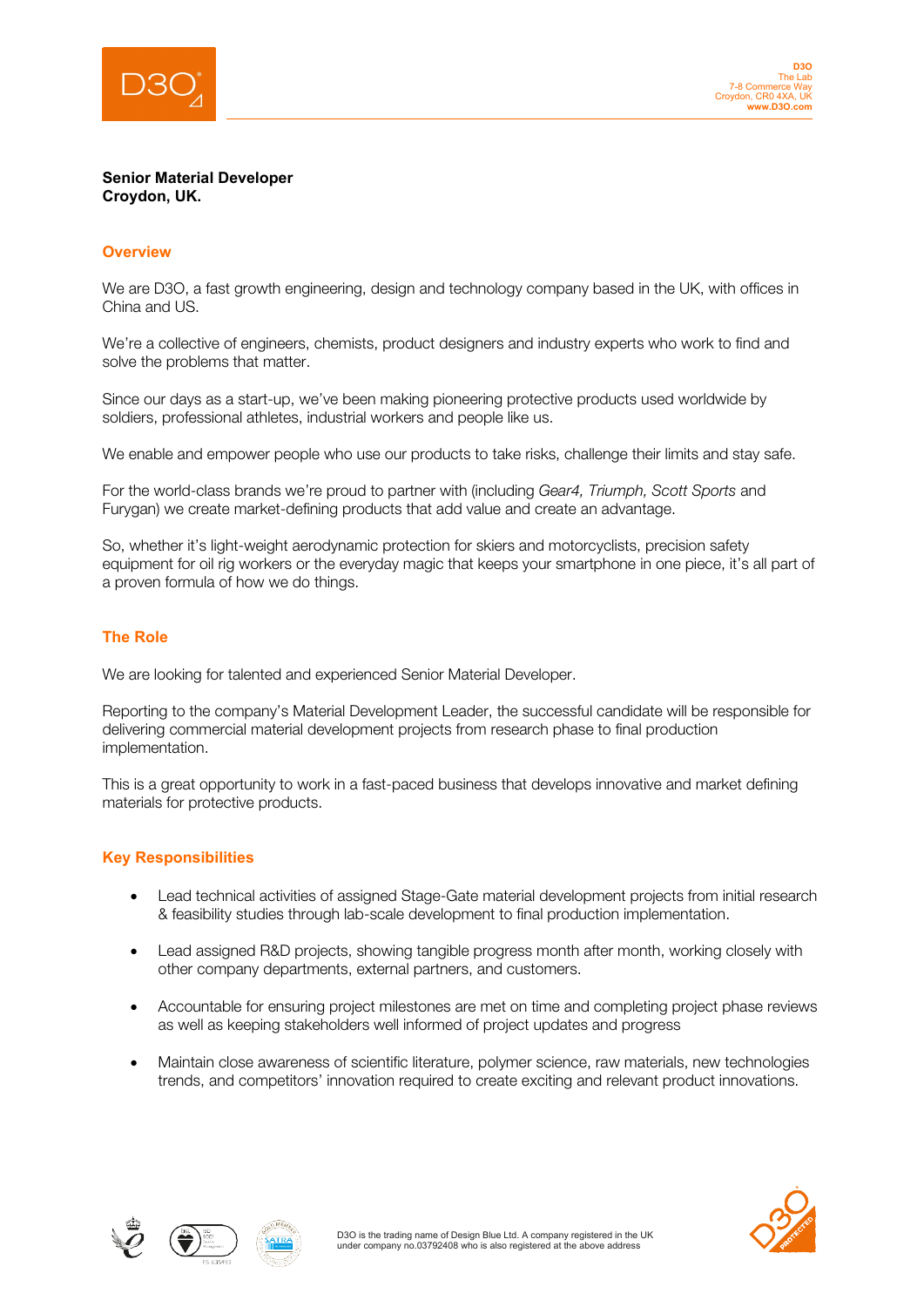

j

- Responsible for technical troubleshooting, data analysis, and implementation of the identified actions.
- Work with the Program Management team and line manager to ensure projects are kept on time and to budget, assessing and overcoming project risks and other potential causes of delay or cost overrun. Utilise available tools (Gantt charts, action plans, risk tools, etc) to manage tasks in an effective manner.
- Work closely with Product Development, Quality, and Testing teams to ensure projects, Pitching Support requests, and other technical activities are coordinated and accomplished in line with objectives.
- Provide technical support is to all areas of the business such as Marketing, Sales and Operations to ensure that the commercial goals of the business are met.
- Build and maintain relationships with suppliers, universities, consultants, 3rd party test houses, and customers always ensuring a high level of professionalism.
- Ensure policies, procedures, and documentation relating to material development are prepared and maintained at the level necessary to satisfy ISO 9001 and customer standards.
- Actively seek continuous improvement in the team including process', quality, and testing capabilities necessary to maintain D3O's position as the industry leader.
- Safety Commitment Ensuring the Safety of Self and Others, ensure compliance with H&S, and good housekeeping practices within laboratories and office areas

## **Qualities and Experience**

- Relevant degree in Chemistry, Material Science, Polymer Science, or very closely related subject is essential.
- 3+ years' demonstrated knowledge and industry experience of polymer chemistry
- Previous experience in an R&D environment in a polymer-related field: managed and coordination experience highly valued.
- Manufacturing experience in polymer processing or injection moulding.
- Familiar with technical risk assessment tools (i.e., FMEA)
- Strong understanding of polymer and materials chemistry: mechanical properties, characterization, structure, and formulation.
- Practical experience working mainly with thermoplastics and thermoplastic elastomers. Also, polyurethane, foams, and elastomers are to be considered.
- Able to apply a high level of scientific rigor to the analysis of data and results, and use this to draw & present conclusions to other scientists and non-technical people.
- Demonstrate strong organisational skills to sure integrity of trials, data, and timely/accurate provision of results.